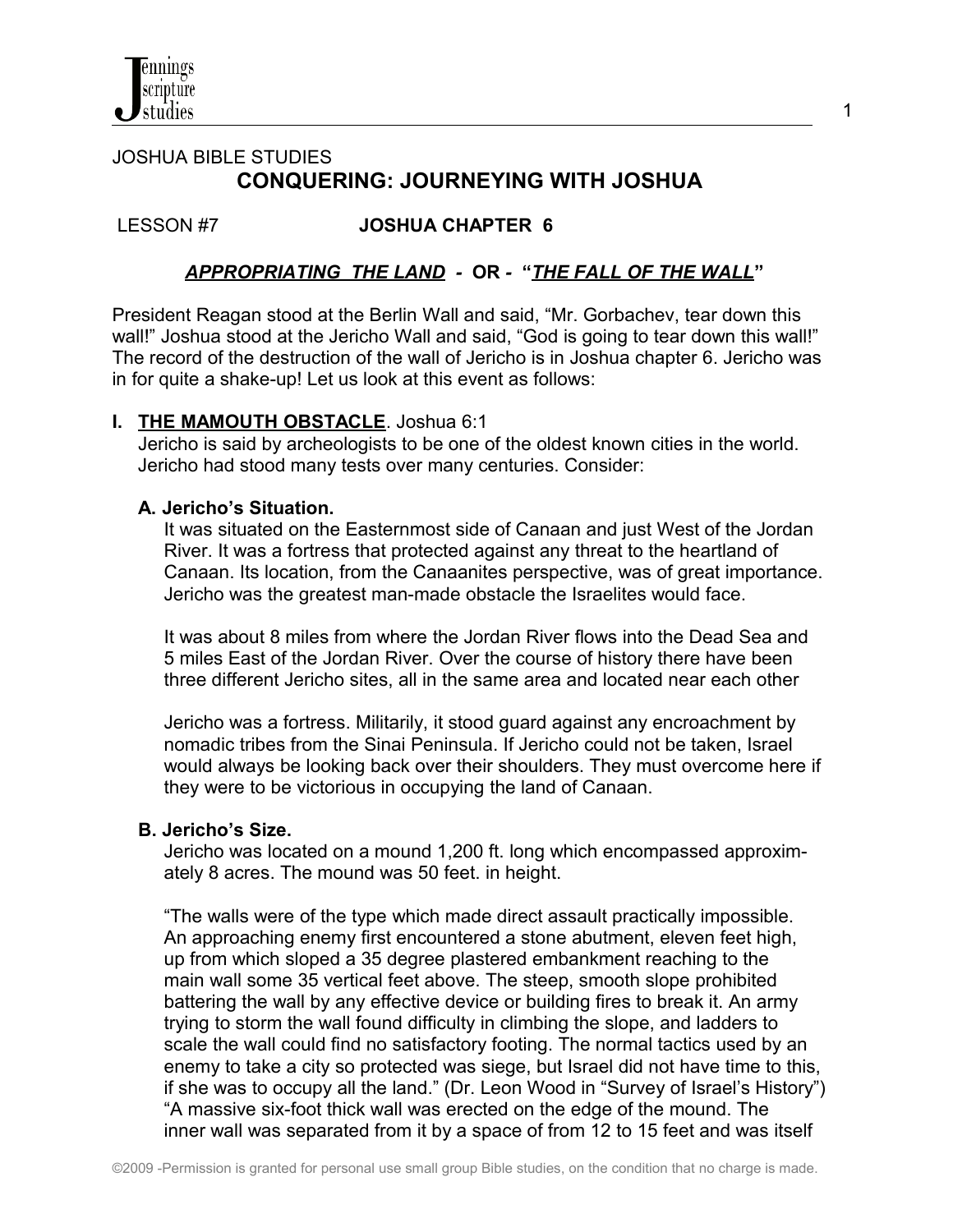12 feet thick." (Merle Unger in "Archeology And The Old Testament")

 On top of the wall were houses, (Josh.2:15) making the height of the wall and houses about 30 feet .

 As to its population, scholars estimate that at least 10,000 people lived in and around Jericho. Certainly it was a formidable fortress.

## **II. THE MOBILIZATION ORDER.** Joshua 5:13 through 6:5

 Given the situation, size and strength of Jericho, how then could Israel overthrow this humanly impregnable fortress? This is where the story gets interesting!

 We must go back to the closing verses in chapter five. Joshua went out to contem plate the coming battle for Jericho and to formulate his battle plans. But God had it all planed out. Here is what happened:

 **A. The Messenger That Joshua Meets.** Joshua 5:13-15

Joshua was suddenly confronted by "the Captain of the hosts of the Lord." (5:14) The appearance of this Warrior with a drawn sword is a "*theophany"* – a "*theophany"* is an appearance of Jesus Christ in the Old Testament.

 The One who appeared here as "Captain of the hosts of the Lord" appeared to Moses in a burning bush. Joshua's response was that he fell on his face like Moses at the burning bush. He understood the identity of the One before him and Joshua submitted his leadership to Christ's Lordship!

 All God's people should be aware that we are in a holy war as described in Ephesians chapter 6. The battle is the Lord's. We need to say with Joshua, "What does my Lord say to His servant?" (Josh.5:14b) Those know best how to command who know first how to obey!

The Captain then told Joshua, "Take your sandal off your foot, for the place where you stand is holy." And Joshua did so." Although Joshua was Israel's human captain, the "Captain of the hosts of the Lord" was now on the scene and preparing to lead His people in conquering Jericho and Joshua worshiped. The lesson? Worship precedes warfare! Is that the posture of our lives?

### **B. The Mandate That Joshua Receives.** Joshua 6:2

 "And the LORD said to Joshua: "See! I have given Jericho into your hand, its king, and the mighty men of valor."

 Never has the captain of an army been more assured of victory than Joshua was! But wait, you and I have the same guarantee of victory in our spiritual warfare: "we are more than conquerors through Him who loved us." (Rom.8:37) And, "thanks be to God, who gives us the victory through our Lord Jesus Christ." (1 Cor 15:57)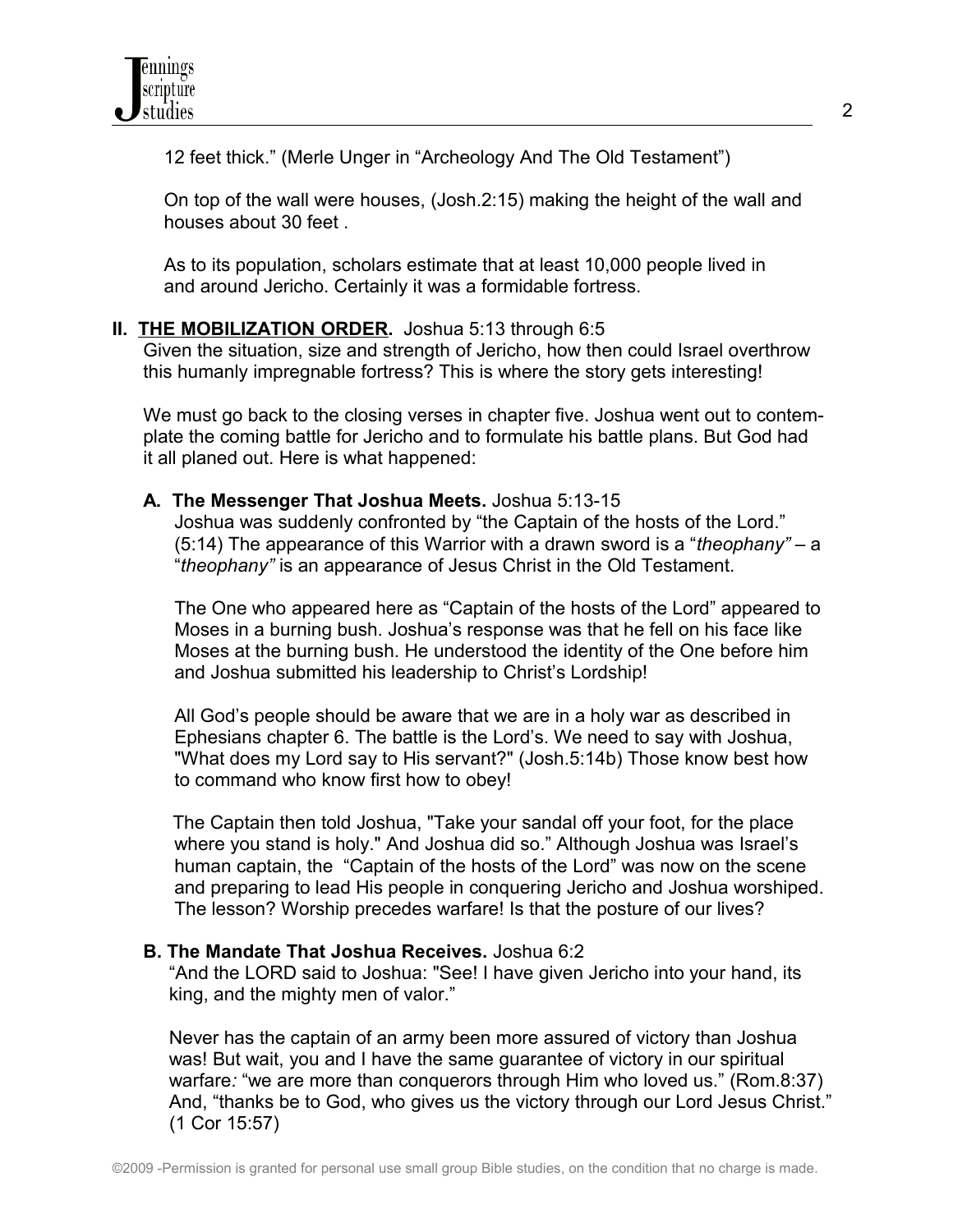

### **C. The Maneuvers That Joshua Is Given.** Joshua 6:3-5

The instructions that Joshua received were by no means normal military strategies. Here they are:

- 1. Armed soldiers were to lead the procession and march around the walls. v.9
- 2. Then seven priests carrying trumpets were to follow next in line. v.9
- 3. The priests were followed by those carrying the Ark of the Covenant. v.9
- 4. Then another group of armed soldiers was to follow the Ark. v.9
- 5. This parade was to go around the city once on days one through six. v.11
- 6. On the  $7<sup>th</sup>$  day the procession was to go around seven times. v.15
- 7. After the  $7<sup>th</sup>$  time around the trumpets were to be blown as the signal for all the army to shout – and the walls of the city would fall down flat. v.20

This battle plan had to be of God for no human strategist would have conjured up such an illogical military maneuver! However, even more amazing than the plan is the fact that the people obeyed these weird instructions! They must have known that this is what God told them to do and they must have had great faith.

This in itself is a remarkable thing, for the orders were so contrary to human reasoning that we can imagine some of the people arguing and even refusing to obey. However, that is not the case for their obedience was immediate, enthuseiastic and in complete compliance with the instructions. They did not deviate from the divine plan of action.

Just so, Christ wants us to carry out His program and plan for His church in the exact same way – with obedience, zeal and whole-hearted participation.

 What happened next is still discussed today, both by people of doubt and people of faith. What happened?

#### **III. THE MIGHTY OVERTHROW.** Joshua 6:6-27

 "Joshua fit the battle of Jericho" says the old song. But that is not entirely true. On the day when Jericho was captured, no arrow was shot, no spear was thrown and no sword was drawn until the enemy's fortifications were demolished. Notice the record of the downfall:

#### **A. The Destruction Of Jericho.** Joshua 6:6-21

 In order to understand how that happened we must not forget that "the Captain of the hosts of the Lord" was present and if the Captain was there the heavenly troops were there! God's unseen army pushed the walls down! To borrow a phrase from Matthew 21:42 - "This was the LORD's doing, And it is marvelous in our eyes."

The people of Jericho had known about the God of Israel for 40 years. They had heard of all that He had done to the Egyptians because of their sins. They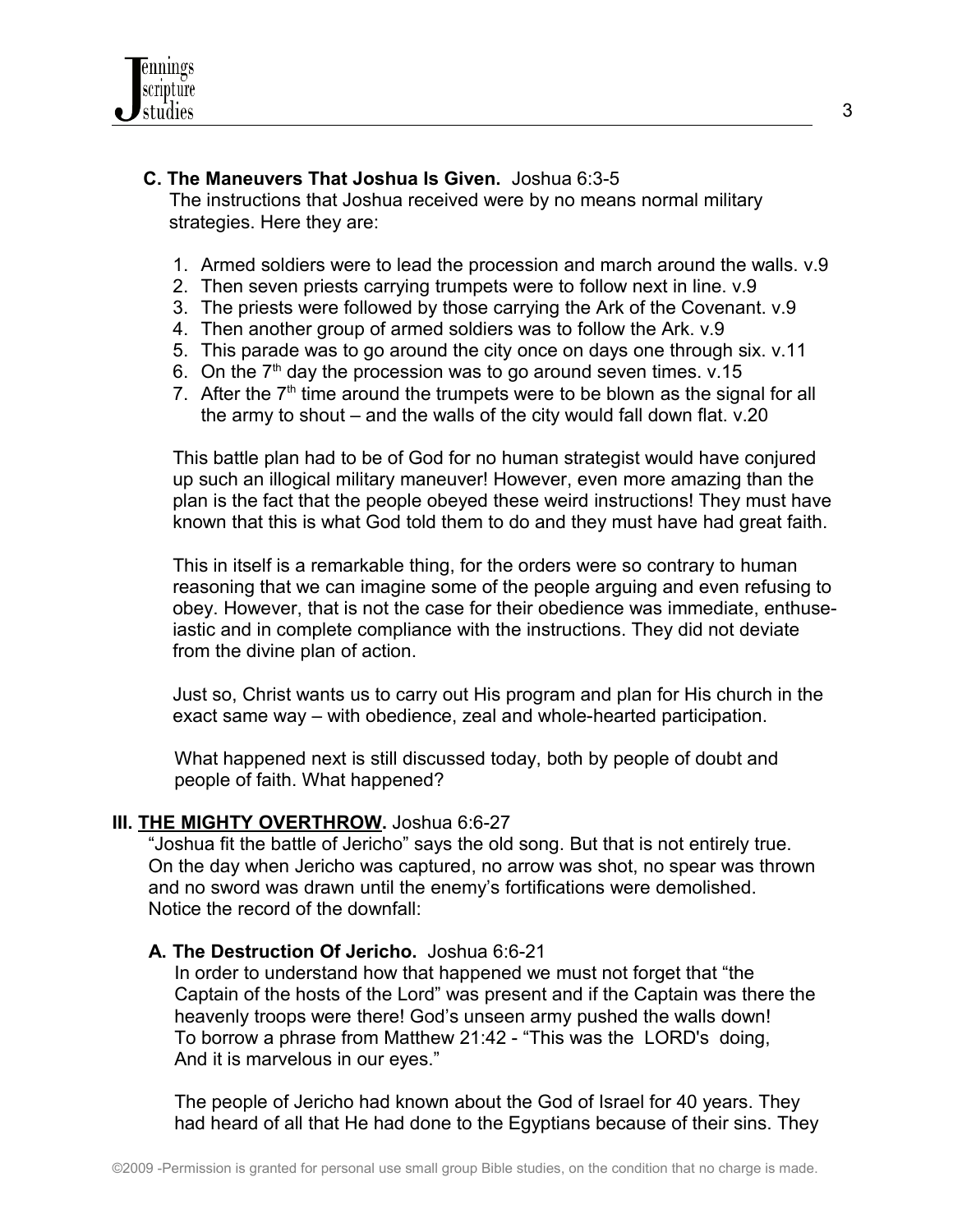knew what had happened to all who opposed Israel while on their wilderness journey. They knew about the miracle at the Jordan River. Furthermore, the people had 7 days to repent while Israel was marching around the city.

 Rahab knew and repented but not so with the other inhabitants. The citizens of Jericho put their trust in the strength and height of their walls. Chapter 5 tells us that "Jericho was tightly shut up because of the sons of Israel" (v.1) and 6:1 says, "no one went out and no one came in." Evidently they believed that they could hide from God behind their man-make fortifications. Foolish? Yes! But how common it is for men and women to believe that they can stone-wall God and wall Him out God from their lives.

 The fall of the wall was the result of Joshua and his army cooperating with God and His army. The sudden falling of the walls becomes easily credible to anyone who believes in the personality of God and in His power. Remember what Hebrews 11:30 says, "By faith the walls of Jericho fell down after they were encircled for seven days." Faith in Whom? And, whose faith? Here is seen the Divine-human cooperative!

 In every era the people of God are confronted by obstacles that seem impossible to surmount. This is nothing new. Neither is it new for God to intervene. Let us take courage and believe and obey God and thereby become overcomers. Listen to what 1 John 5:4 says, "this is the victory that has overcome the world - our faith." This amazing story continues with:

#### **B. The Deliverance Of Rahab.** Joshua 6:22-25

 Rahab and the members of her family who responded to her warning of coming judgment were spared. This was nothing but another miraculous development, for, you see, her house was build upon the wall (2:15). When the walls fell did her house crumble? No! Isn't that interesting? (When God sent the plaque of hail upon the Egyptians, none fell on Israel - Ex. 9:26)

 Before Joshua and his army moved on from Jericho they burned the city after Rahab and her family were safely taken out. (6:22-24) A picture of the church being taken from this world before God sends the judgment of fire.

 There is one more interesting note about Rahab in v.25 "she dwells in Israel to this day." At the time of the writing of the book of Joshua, many years later, she was still living with the Israelites. Pure grace! One last thing that we should take note of:

### **C. The Declaration Of Judgment**. Joshua 6:26

 God put a special curse on the city of Jericho and upon any who would rebuild it.. Read about it in I Kings 16:34.

 I have led tours to Israel and have been to the ancient "tell" or mound of Jericho. It is an uninhabited pile of rubble. I have several "potsherds" in my office from the